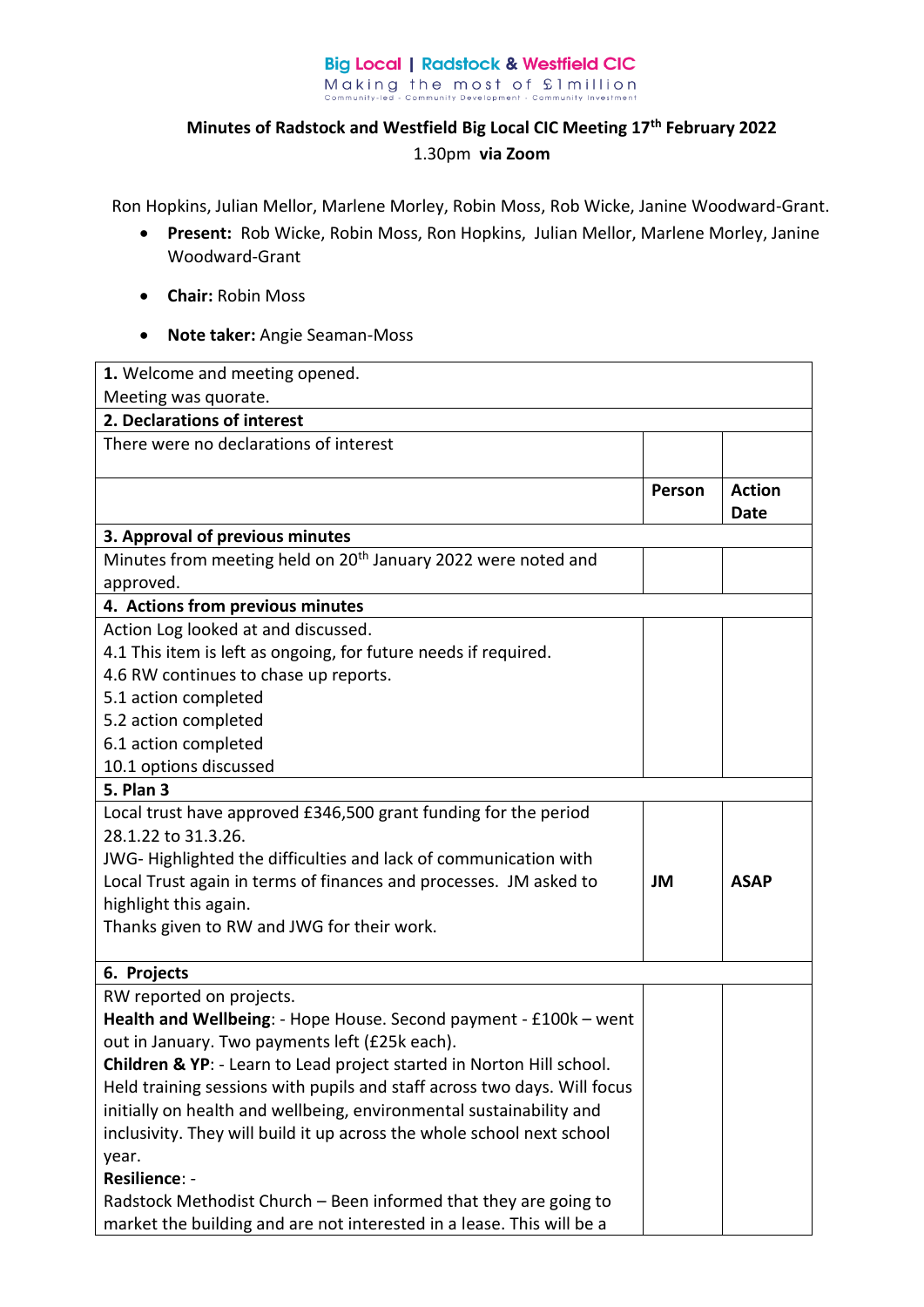| sealed bid.                                                                     |              |  |
|---------------------------------------------------------------------------------|--------------|--|
| Town Traders - RW RM met with a number from their group, we're                  |              |  |
| supporting them to develop their leaflet and market ideas. This will            |              |  |
| also be discussed with Radstock Town Council.                                   |              |  |
| Big investment project - scoping needs to happen Y1. To be discussed            |              |  |
| at partnership meeting. RW has prepared a document for                          |              |  |
| consideration. This needs to be a priority discussion.                          |              |  |
| Dragons' Den - have advertised in Journal and social media, invited             |              |  |
| Dragons from Quartet and The Community Fund, and approached                     |              |  |
| SVRotary and The Sperring Charity about potential funding partners.             |              |  |
| RW confirmed that Quartet and Community Fund have agreed to be                  |              |  |
| dragons.                                                                        |              |  |
| 7. Partnership meeting                                                          |              |  |
|                                                                                 |              |  |
| RW proposes draft agenda for Monday 14th March, 1pm to 2.30pm:                  |              |  |
| • Feedback from assessor - Including big investment project "I would            |              |  |
| suggest that you undertake an 'option appraisal' exercise which                 |              |  |
| considers the objectives you want to achieve and how deliverable and            |              |  |
| affordable they are - as part of feasibility work."                             |              |  |
| . Overview of the investment project options. Set date for meeting to           |              |  |
| focus on this appraisal.                                                        |              |  |
| • LTO - steps to take, timeline. Interest in chair position. RW & RM to         | <b>RM RW</b> |  |
| meet to discuss.                                                                |              |  |
| • Dragons' Den - July. Where to hold. Volunteers to do what.                    |              |  |
| • Green projects - consider how Centre for Sustainable Energy could             |              |  |
| help. RW reported that there is no information on Local Trust website           |              |  |
| regarding this.                                                                 |              |  |
| Climate project going live in April, reporting to SW network on 2 <sup>nd</sup> |              |  |
| March.                                                                          |              |  |
| . Increasing our membership - what steps we can each take.                      |              |  |
| • Code of Conduct - review and update. RW to send a link to all                 | <b>RW</b>    |  |
| Partnership members.                                                            |              |  |
| 8. Finances                                                                     |              |  |
| <b>Finances discussed</b>                                                       |              |  |
| Partnership account: Due to the change over from Plan 2 to Plan 3,              |              |  |
| accounts unavailable for this meeting. Normal service resumes from              |              |  |
| March.                                                                          |              |  |
| • CIC account (as of 10th Feb 2022) - £452.48 - Debit card spend (11            |              |  |
| Jan '22 to 10th Feb '22) - £33.79                                               |              |  |
| Money transfer to CIC account for Admin approved.                               |              |  |
|                                                                                 |              |  |
| <b>9. AOB</b>                                                                   |              |  |
| Local Trust events and workshops can be found on                                |              |  |
| https://localtrust.org.uk/big-local/events/<br>highlighted and noted.           |              |  |
|                                                                                 |              |  |
| South West Big Local networking via Zoom on Wednesday 2 <sup>nd</sup> March     |              |  |
| 2022 10am                                                                       |              |  |
| Sat 21 <sup>st</sup> May 2022 - event in Exeter.                                |              |  |
|                                                                                 |              |  |
| Social prescribing - how can we be involved in making it fit for                |              |  |